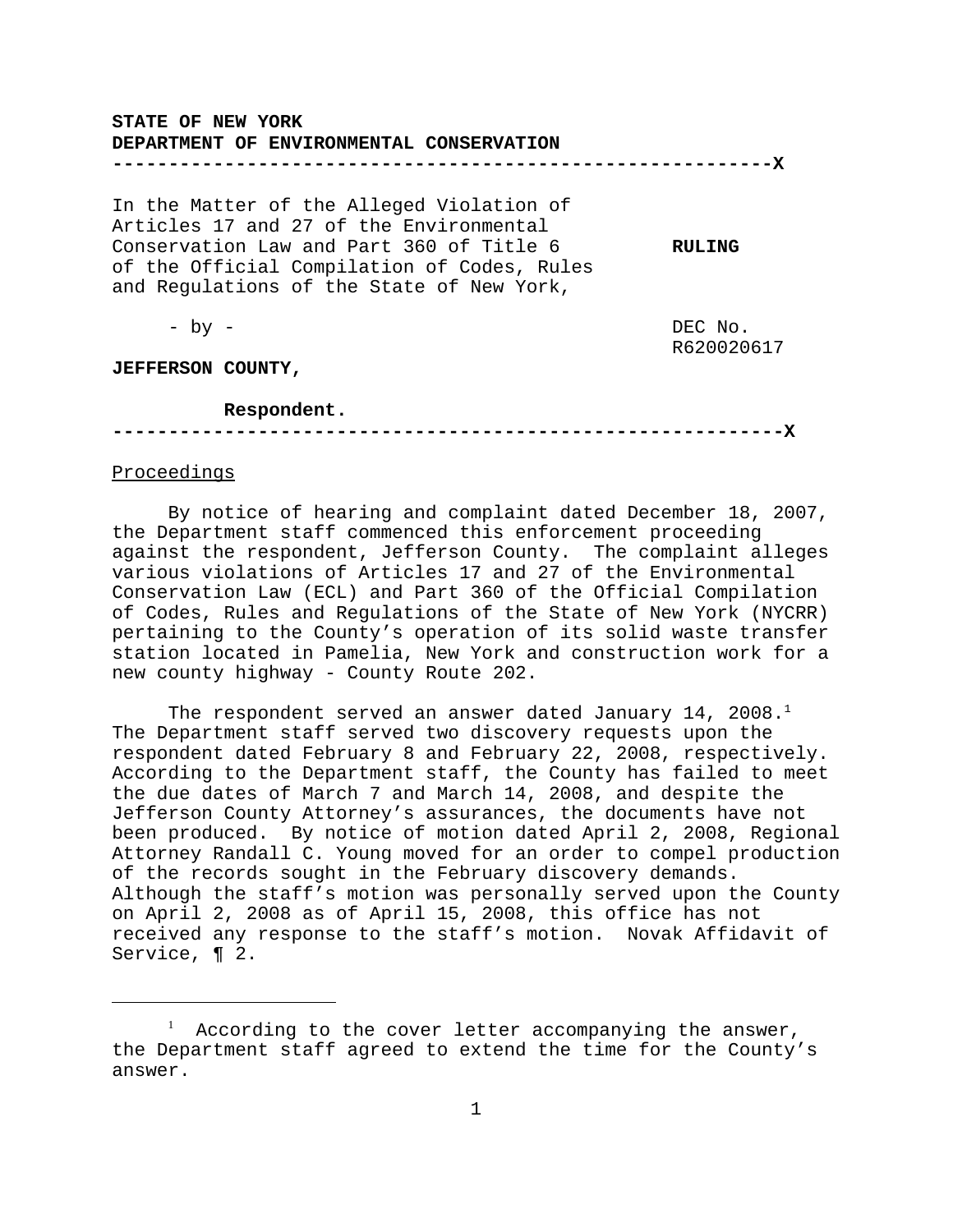# Discussion

Section 622.7 of 6 NYCRR sets forth the rules governing discovery in DEC enforcement matters. Section 622.7(b) of 6 NYCRR provides that the parties may employ any disclosure devise contained in Article 31 of the CPLR subject to the exceptions provided in 6 NYCRR § 622.7(b)(2) with respect to deposition and written interrogatories and in (c) regarding bills of particular. The regulation also provides that documents requested in a notice for production and inspection "must be furnished within 10 days of receipt of the discovery request unless a motion for a protective order is made."

Pursuant to Mr. Young's affirmation of April 2, 2008 in support of this motion, Department staff served its discovery demands on February 8 and 22, 2008, respectively. Young Aff., ¶¶ 5,6. However, as of the date of Mr. Young's affidavit, the records had not been furnished and neither had the County moved for a protective order in accordance with 6 NYCRR § 622.7(c).<sup>2</sup> The County has failed to comply with staff's discovery demands without having made a timely objection and accordingly, staff's motion to compel discovery is appropriate. 6 NYCRR § 622.7(2).

## Conclusion

Based upon the County's failure to comply with the Department staff's discovery demands, I direct the County to furnish the records sought by Department staff in its February 8 and 22, 2008 demands by no later than April 21, 2008. In the event that the County fails to comply with this ruling, I am authorized to preclude the County's use of this material in future proceedings in this matter. 6 NYCRR § 622.7(c)(3). In addition, the regulations allow the "administrative law judge or the Commissioner to draw the inference that the material demanded is unfavorable to the noncomplying party's position." 6 NYCRR  $$622.7(c)(3)$ .

Dated: Albany, New York /s/

April 15, 2008 Helene G. Goldberger

 $^2$  At this point, such a motion would be untimely as the regulation provides that it must be filed within 10 days of the discovery demand.